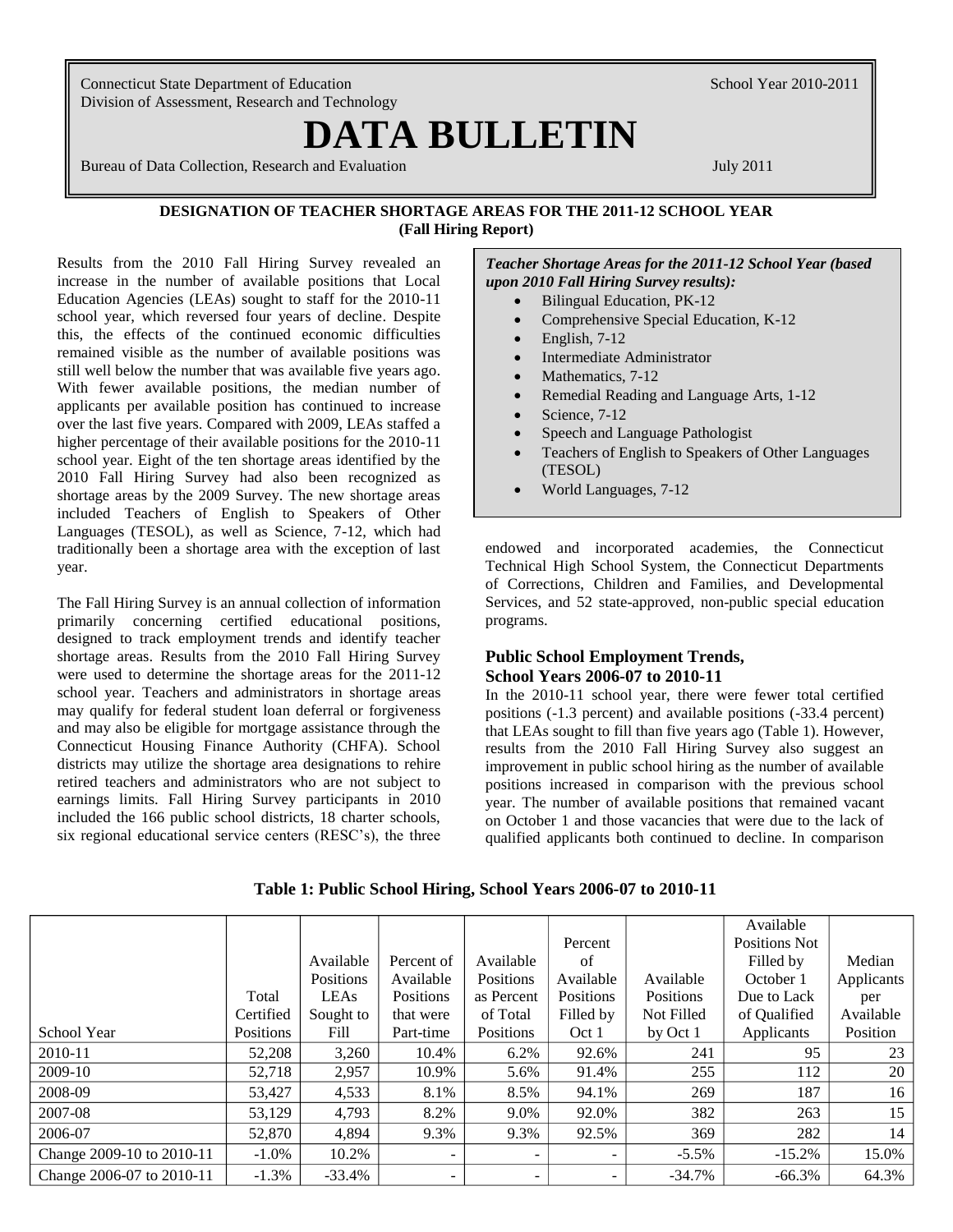with 2009, the percent of available positions that were part-time also declined and full-time positions accounted for 286 of the 303 increased available positions in 2010. As in the previous school year, 13 public school LEAs did not have any available positions that they sought to fill for the 2010-11 school year.

The median number of appropriately-credentialed applicants per available position increased sharply from 14 in 2006-07 to 23 in 2010-11. <sup>1</sup> The percent of available positions that were filled by October 1 was nearly identical in the 2006 and 2010 school year (92.5 percent and 92.6 percent, respectively). During this period, however, the percentage of available positions that remained vacant due to the lack of qualified applicants steadily declined from 5.8 percent in 2006 to 2.9 percent in 2010-11 (Figure 1). Similarly, the percent of "minimally qualified" hires also declined from 11.8 percent to an 8.4 percent. 2

# **Figure 1: Percent of Available Positions Remaining Vacant Due to Lack of Qualified Applicants and Percent of All Minimally Qualified Hires, 2010-11**



# **Local Hiring Trends**

To examine local hiring trends, the 2010 Fall Hiring Survey Results were analyzed utilizing District Reference Groups (DRGs), a classification system that groups school districts together based upon community and student sociodemographic characteristics (see table 2). <sup>3</sup> There was considerable variability across DRGs regarding change in the number of available positions over the last two years: from an 8.8 percent decrease in DRG G (moderate-sized LEAs with lower socioeconomic status [SES]) to a 49.3 percent increase in DRG H (larger LEAs with lower SES). (DRG A, smaller, wealthiest districts) filled the highest percentage of available positions (97.7 percent), while DRG F (small LEAs with lower SES) filled the lowest percentage (88 percent). Compared with 2009, most DRGs either increased the rate at which they filled their vacancies or remained the same, with the largest increases in DRG I (largest urban districts: 5.8), DRG H (3.1), and DRG F (2.2). Over the last two school years, the median number of applicants per available position increased or stayed the same for six of the nine DRGs.

Six of the nine DRGs had lower percentages of available positions that remained vacant due to the lack of qualified applicants than the overall rate for the state"s public school system (2.9 percent). DRG E and DRG F, which are composed of smaller LEAs with moderate SES, had no vacancies due to a lack of qualified candidates, while DRG G (5.2 percent) and DRG I (4.7 percent) had the highest percentages (Figure 2). Over the last two years, six of the nine DRGs had fewer vacancies due to a lack of qualified candidates with the largest percentage point decreases in DRG H (-3.4), DRG I (-2.9) and DRG D (-2.3) (moderate LEAs with high SES).

Six DRGs also had lower percentages of minimally qualified hires than the state as a whole (8.4 percent). DRG C (smaller LEAs with high SES) had the lowest percentage (4.2 percent) while DRG H (16.1 percent) and DRG F (11.7 percent) had the highest percentages (Figure 2). In comparison with 2009, the percentage of minimally qualified hires declined for five DRGs and the largest decrease occurred in DRG I (from 8.9 percent to 6 percent).

**Table 2: Hiring Statistics by District Reference Groups, 2010-11**

|               |           | Change in | Available          | Change in | Percent of | Percent of |               |               |
|---------------|-----------|-----------|--------------------|-----------|------------|------------|---------------|---------------|
|               |           | Total     | Positions LEAs     | Available | Available  | Available  | Available     | Median        |
|               | Total     | Positions | Sought to Fill for | Positions | Positions  | Positions  | Positions Not | Applications  |
|               | Certified | $2009$ to | 2010-11 School     | $2009$ to | that were  | Filled by  | Filled by     | per Available |
| <b>DRG</b>    | Positions | 2010      | Year               | 2010      | Part-time  | October 1  | October 1     | Position      |
| A             | 2,953     | $0.1\%$   | 176                | $-5.9\%$  | 14.2%      | 97.7%      | 4             | 36            |
| $\bf{B}$      | 8,938     | $-0.8\%$  | 522                | 26.7%     | 19.3%      | 96.6%      | 18            | 28            |
| $\mathcal{C}$ | 3,707     | $-0.7\%$  | 202                | 1.0%      | 19.3%      | 93.6%      | 13            | 23            |
| D             | 7,692     | $-2.4\%$  | 402                | 19.6%     | 10.2%      | 93.0%      | 28            | 24            |
| E             | 2,463     | $-1.6\%$  | 155                | 25.0%     | 15.5%      | 95.5%      | ⇁             | 23            |
| F             | 2,656     | $-1.7\%$  | 117                | $-2.5%$   | 6.8%       | 88.0%      | 14            | 16            |
| G             | 6,093     | $-2.4%$   | 271                | $-8.8\%$  | 10.0%      | 88.9%      | 30            | 28.5          |
| H             | 5,795     | $-0.6\%$  | 427                | 49.3%     | 5.4%       | 94.4%      | 24            | 20            |
|               | 8,590     | $-1.5\%$  | 663                | 9.8%      | 1.2%       | 89.9%      | 67            | 12            |
| $NA*$         | 4,344     | 2.7%      | 433                | $-13.7%$  | 11.5%      | 87.3%      | 55            | 15            |

\*Includes the Connecticut Technical High School System, Unified School Districts, charter schools, RESCs and state-approved private special education programs.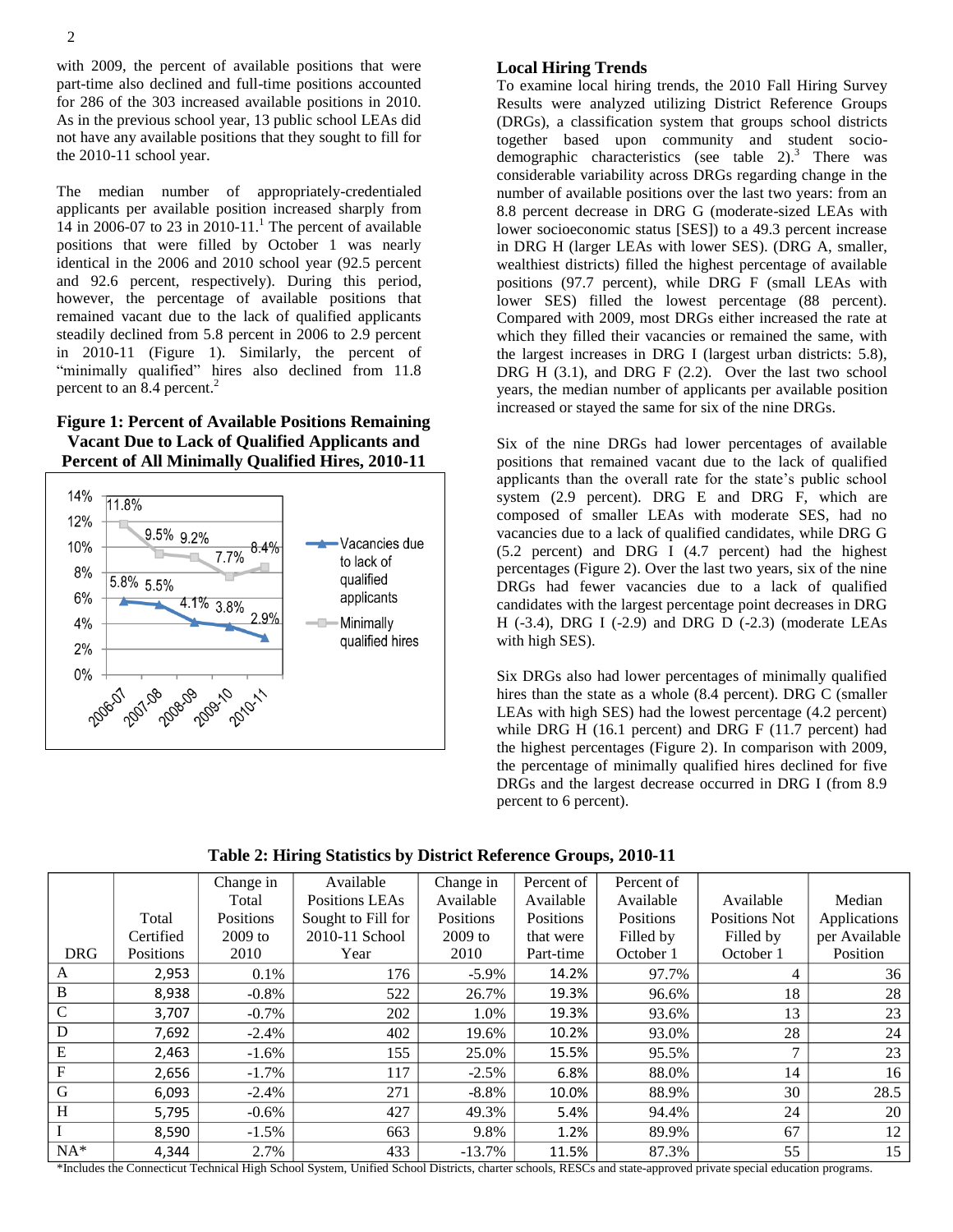**Figure 2: Percent of Available Positions that Remained Vacant Due to a Lack of Qualified Applicants and Minimally Qualified Hires as a Percent of All Hires by DRG, 2010-11**



# **State-approved, Non-public Special Education Programs**

Among the 52 state-approved, non-public special education programs, 18 (or over one-third) did not have any available certified positions that they sought to fill for the 2010-11 school year, which was a slight increase from 16 programs in the prior school year.<sup>4</sup> Despite this, these programs' overall number of total positions and available positions has remained remarkably stable over the last three years (Table 3). Over the last three years, state-approved, non-public special education programs filled a higher percentage of their available positions. Furthermore, their number of vacancies due to the lack of qualified applicants (-56 percent) and minimally qualified hires (-55 percent) declined significantly. These trends may be related to the increased median number of applicants per available position (from 3.5 to 6.0). Despite these positive trends, in comparison with public LEAs, nonpublic special education programs filled a lower percentage of their available positions (82.4 percent versus 92.6 percent), had a higher percentage of available positions that remained vacant due to the lack of qualified applicants (8.3 percent versus 2.9 percent) and had more "minimally qualified" hires (12.4 percent versus 8.4 percent). Available positions were also a higher percentage of total positions in state-approved, non-public special education programs than public LEAs (12 percent versus 6.2 percent).

#### **Public-school, Non-certified Special Services**

The number of available, non-certified special services positions that LEAs sought to fill increased from 208 in 2009 to 248 in 2010 (Table 4).<sup>5</sup> Most of this increase was due to growth in the number of special education paraprofessionals (from 114 to 143). Despite this recent increase, the number of available positions for the 2010-11 school year was still significantly lower than the number that was available five years ago (424). Public LEAs filled 92.3 percent of available, non-certified special services positions.

|             |                  | Available   | Percent of       | Available      | Percent of       |               | <b>Available Positions</b> | Median       |
|-------------|------------------|-------------|------------------|----------------|------------------|---------------|----------------------------|--------------|
|             |                  | Positions   | Available        | Positions as a | Available        | Available     | Not Filled by              | Applications |
|             | Total            | <b>LEAs</b> | <b>Positions</b> | Percent of     | <b>Positions</b> | Positions Not | October 1 Due to           | per          |
|             | Certified        | Sought to   | that were        | Total          | Filled by        | Filled by     | Lack of Qualified          | Available    |
| School Year | <b>Positions</b> | Fill        | Part-time        | Positions      | October 1st      | October 1     | Applicants                 | Position     |
| 2010-11     | 900              | 108         | 7.4%             | 12.0%          | 82.4%            | 19            |                            |              |
| 2009-10     | 904              | 111         | 10.8%            | 12.3%          | 80.2%            | 22            | 14                         |              |
| 2008-09     | 857              | 110         | 4.5%             | 12.8%          | 75.5%            | 27            | 20                         | 3.5          |

**Table 3: State-approved, Non-public Special Education Programs, 2008-09 to 2010-11**

**Table 4: Public-school, Non-certified Special Services, 2010-11**

|                                                  | <b>Available Positions</b> | Available            | Median         |
|--------------------------------------------------|----------------------------|----------------------|----------------|
|                                                  | LEAs Sought to             | <b>Positions Not</b> | Applicants per |
|                                                  | Fill for 2010-11           | Filled by            | Available      |
| Service Area                                     | School Year                | October 1            | Position       |
| <b>Licensed Physical Therapist</b>               | 3                          |                      |                |
| <b>Licensed Physical Therapist Assistant</b>     |                            |                      |                |
| <b>Licensed Occupational Therapist</b>           | 8                          | 3                    |                |
| <b>Licensed Occupational Therapist Assistant</b> |                            | $\Omega$             | 6              |
| Pre-kindergarten Paraprofessional                | 21                         |                      | 24             |
| Kindergarten Paraprofessional                    | 25                         |                      | 24             |
| Regular Program Paraprofessional                 | 33                         | 0                    | 63.5           |
| Special Education Paraprofessional               | 143                        | 11                   | 26             |
| English as a Second                              |                            |                      |                |
| Language(ESL)/Bilingual Paraprofessional         | $\mathfrak{D}$             | 0                    |                |
| Other Program Paraprofessional                   | 11                         | $\Omega$             | 59             |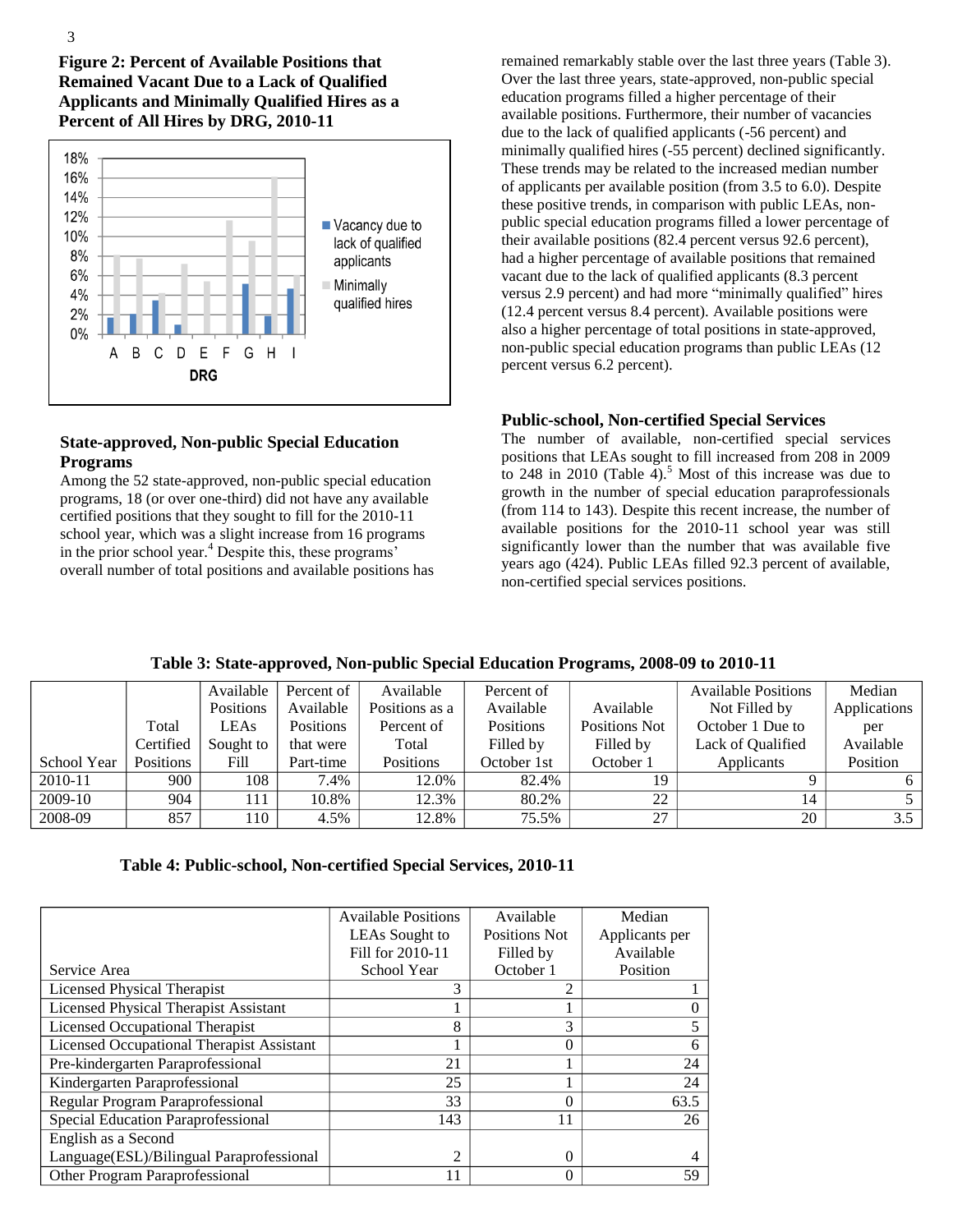#### **Accounting for October Vacancies**

Public school LEAs reported that 39 percent of all positions, which remained vacant on October 1, were due to the lack of qualified candidates. This was down from 44 percent in the previous school year and 70 percent just two years ago. Public LEAs (48.7 percent) identified late job postings as a key factor affecting both the number and quality of job applicants for positions that remained vacant (Figure 3). In contrast, significantly more LEAs in 2010 cited the one-year nature of positions (8.1 percent in 2010 versus 1.7 percent in 2009).

# **Figure 3: Factors Affecting the Size and Quality of Applicant Pools for Positions that Remained Vacant on October 1, 2009 and October 1, 2010**



#### **LEA Responses to October Vacancies**

Public LEAs" most common response to October vacancies was the use of short-term substitutes (Figure 4). Compared with 2009, public LEAs in 2010 increased their use of shortterm substitutes and "Other" solutions such as: employing

temporary teachers, long-term substitutes and consultants; rehiring former or retired staff; and continuing to search for appropriate candidates. Conversely, they were less likely to cancel courses, redistribute students among other classes or require teachers to teach additional classes.

# **Figure 4: LEA Responses to October Vacancies, 2009-10 and 2010-11**



#### **Shortage Areas, 2011-12**

Despite volatility in the number of available positions over the last three school years, the shortage areas have remained remarkably consistent. Based upon the 2010 Fall Hiring Survey, the only new shortage areas for the 2011-12 school year will be TESOL and Science, 7-12, and the latter has traditionally been a shortage area with the exception of the 2010-11 school year (Table 5). Collectively, the shortage areas accounted for 42.3 percent of total positions: they were the majority of available positions that LEAs sought to fill (50.8 percent); positions that remained vacant on October 1 (62.7 percent); vacancies due to the lack of qualified applicants (71.3 percent); and minimally qualified hires (64.4 percent). With the exceptions of Comprehensive Special Education and Speech and Language Pathologists, the number

#### **Table 5: Designated Shortage Areas for the 2011-12 School Year Based upon 2010 Fall Hiring Survey Results**

|                                       | Shortage       |           | Change<br>in Total<br>Positions<br>2009-10 | Available<br>Positions<br>LEAs<br>Sought to<br>Fill for<br>2010-11 | Change in<br>Available<br>Positions | Percent of<br>Available<br>Positions | Available<br>Positions<br>Not Filled<br>Due to<br>Lack of | Median<br>Applications<br>per |
|---------------------------------------|----------------|-----------|--------------------------------------------|--------------------------------------------------------------------|-------------------------------------|--------------------------------------|-----------------------------------------------------------|-------------------------------|
|                                       | Area           | Total     | to 2010-                                   | School                                                             | $2009-10$ to                        | Filled by                            | Oualified                                                 | Available                     |
| <b>Endorsement Type</b>               | Rank           | Positions | 11                                         | Year                                                               | 2010-11                             | Oct 1                                | Applicants                                                | Position                      |
| Bilingual Education, PK-12            |                | 411       | $-3.5%$                                    | 34                                                                 | 36.0%                               | 73.5%                                | $\mathbf{r}$                                              | 4.5                           |
| Comprehensive Special Education, K-12 | $\overline{c}$ | 6,176     | 0.2%                                       | 376                                                                | $-10.9\%$                           | 88.6%                                | 19                                                        | 31.5                          |
| Speech and Language Pathologist       | 3              | 1,119     | 0.2%                                       | 106                                                                | $-10.2%$                            | 82.1%                                | 15                                                        |                               |
| World Languages, 7-12                 | 3              | 1,607     | $-2.3%$                                    | 197                                                                | 20.9%                               | 91.9%                                | $\mathcal{I}$                                             | 8.5                           |
| Mathematics, 7-12                     | 5              | 2,657     | $-1.2\%$                                   | 246                                                                | 30.9%                               | 92.3%                                | 11                                                        | 36.5                          |
| Intermediate Administrator            | 6              | 2,781     | $-2.4\%$                                   | 256                                                                | 46.3%                               | 89.8%                                | 6                                                         | 27.5                          |
| Science, 7-12                         | 7              | 3,092     | $0.4\%$                                    | 192                                                                | 2.7%                                | 97.4%                                | 4                                                         | 21                            |
| English, 7-12                         | 8              | 3,029     | $-2.2\%$                                   | 237                                                                | 15.6%                               | 93.2%                                | 5                                                         | 49                            |
| Remedial Reading and Lang. Arts, 1-12 | 9              | 644       | 1.7%                                       | 76                                                                 | 22.6%                               | 84.2%                                | $\overline{4}$                                            | 12                            |
| TESOL, PK-12                          | 10             | 458       | 0.9%                                       | 36                                                                 | 50.0%                               | 77.8%                                | $\overline{4}$                                            | 9.5                           |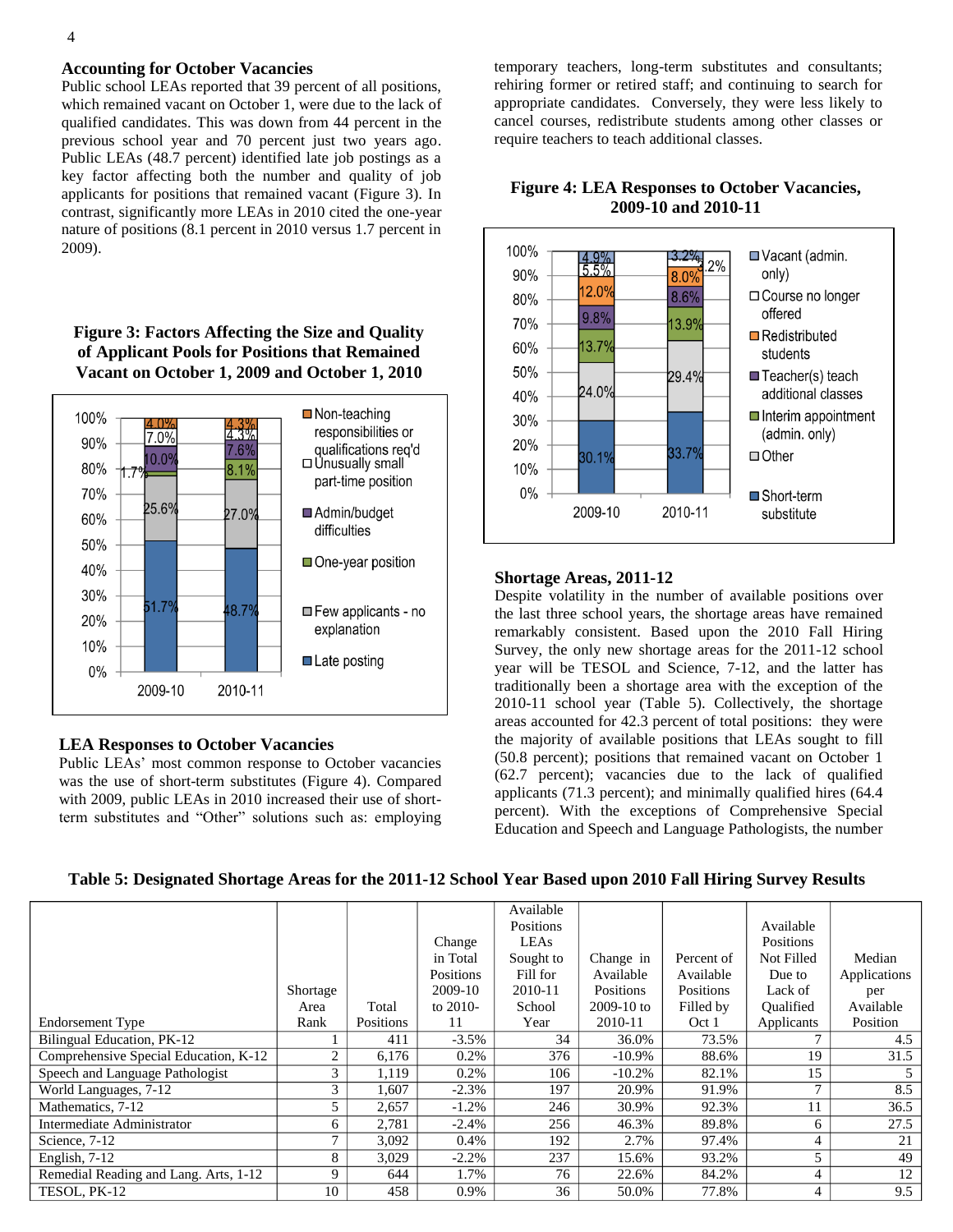of available positions increased for each of the shortage areas from 2009 to 2010. Although the shortage areas accounted for most of the positions staffed under Durational Shortage Area Permits (DSAPs: 69.4 percent) and longterm substitutes (55.4 percent), only 44.5 percent of all first Connecticut certificates were issued or renewed in the shortage areas.

The number of positions that remained vacant due to the lack of qualified applicants is the most critical factor used to identify shortage areas (Appendix A). In comparison with state (2.9 percent) or other endorsements (Table 6), vacancies due to the lack of qualified applicants were quite prevalent in shortage areas such as Bilingual Education (20.6 percent), Speech and Language Pathology (14.2 percent), TESOL (11.1 percent), Remedial Reading and Language Arts (5.3 percent), and Special Education (5.1 percent).

A second important factor in the identification of shortage areas is the median number of qualified applicants per available position. Median applicants for Bilingual Education (4.5), Speech and Language Pathologist (5), World Languages, 7-12 (8.5), TESOL (9.5), and Remedial Reading and Language Arts positions (12) were well below the statewide overall median (23). These areas were strikingly lower than the median number of applicants in such non-shortage areas as Elementary, K-6 (178), History and Social Studies (88.5), and School Counselor (47.5).

A third factor for identifying shortage areas was the number of first or renewed Connecticut certificates per available position. Statewide, there were 1.2 new certificates or renewals per available position. With the exceptions of Science, 7-12, English, 7-12, and Intermediate Administrator, however, most of the shortage areas averaged less than one renewal per available position.

An additional factor used to identify shortage areas was the use of long-term substitutes and DSAPs during the 2009-10 school year. On average, there were four long-term substitutes and four DSAPs per endorsement type. However, LEAs employed DSAPs and long-term substitutes more frequently in shortage areas such as World Languages (26 and 17, respectively), Special Education (20 and 40), Science, 7-12 (14 and 27), Math, 7-12 (10 and 10), and Bilingual Education (6 and 7).

A final shortage indicator was the prevalence of "minimally

qualified hires" (see footnote 2), which was particularly pronounced in World Languages, 7-12 (48), Science, 7-12 (30), Bilingual Education (21) and Speech and Language Pathologist (21). For several shortage areas, minimally qualified hires were a significant percentage of the total number of staff hired for the 2010-11 school year (Figure 5).

#### **Figure 5: Minimally Qualified Hires as a Percentage of All Hires in Selected Shortage Areas, 2010-11**



#### **Footnotes**

<sup>1</sup>In the distribution of applicants for available positions, the median is the middle value, meaning that half of all available positions had more applicants while half had fewer. Positions remaining vacant had fewer median applicants than those that were filled (9 versus 25). The median varies by endorsement but the overall median is intended to provide a general indicator. See Table 6 for the median number of applicants per position by endorsement.

<sup>24</sup>Minimally qualified hires" are those hired from an applicant pool of fewer than 20, which also received the poorest quality rating from LEAs ("few or no 'minimally qualified' candidates").

 ${}^{3}$ For more on DRGs, including DRG membership, see [http://sdeportal.ct.gov/Cedar/Files/Pdf/Reports/db\\_drg\\_06\\_2006.pdf.](http://sdeportal.ct.gov/Cedar/Files/Pdf/Reports/db_drg_06_2006.pdf)

4 State-approved, non-public special education programs are private facilities that have applied to and received approval from the Connecticut State Department of Education (CSDE) to provide special education services to public school students upon the request of public school districts. They are required to participate in the Fall Hiring Survey. However, they are private entities and so their data were not included with the public school figures (Table 1 and Figures 1 through 4). Their data are, however, included in the determination of shortage areas.

<sup>5</sup>Non-certified, special services data were not included in any analysis and are only presented in Table 4.

| <b>Subject</b>                 | <b>Contact</b>                               | <b>Contact Information</b>                              |
|--------------------------------|----------------------------------------------|---------------------------------------------------------|
| Federal Perkins Loan           | U.S. Department of Education                 | 1-800-433-3243 and                                      |
| Deferment/Forgiveness          |                                              | http://studentaid.ed.gov/PORTALSWebApp/students/        |
|                                |                                              | english/cancelstaff.jsp                                 |
| Teachers' Mortgage Assistance  | <b>Connecticut Housing Finance Authority</b> | 860-721-9501 or 860-571-3502 and http://www.chfa.org    |
| Program                        | (CHFA)                                       |                                                         |
| <b>Teacher Certification</b>   | CSDE Bureau of Certification Helpline        | 860-713-6969 and                                        |
|                                |                                              | http://www.sde.ct.gov/sde/cwp/view.asp?a= $2613\&Q=321$ |
|                                |                                              | 230                                                     |
| Teacher Retirement/Rehiring of | Teachers' Retirement Board                   | 860-241-8402 or 1-800-504-1102 and                      |
| <b>Retired Teachers</b>        |                                              | http://www.ct.gov/trb/site/default.asp                  |
| Fall Hiring Survey Data and    | CSDE Bureau of Data Collection, Research     | 860-713-6856 or Michael.sabados@ct.gov                  |
| Analysis                       | and Evaluation                               |                                                         |

**For Further Information Contact:**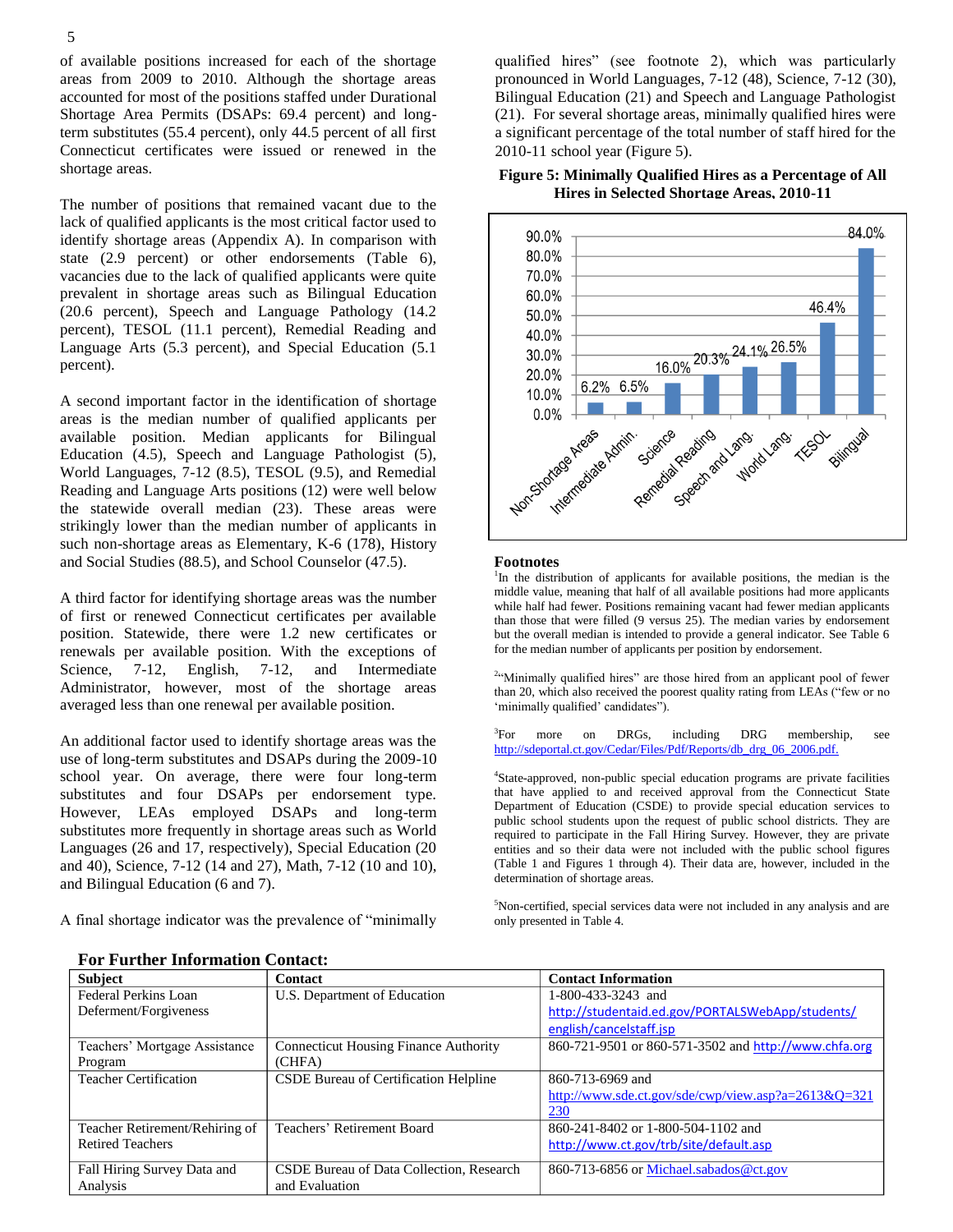## **Table 6: 2010-11 Hiring Statistics by Endorsement**

| Endorsement                                                           | Available<br>Positions<br>that LEAs<br>Sought to<br>Fill for<br>2010-11 | October 1<br>Vacancies<br>Due to<br>Lack of<br>Oualified<br>Applicants | Durational<br>Shortage<br>Area Permits | Temporary<br>Authorization<br>for Minor<br>Assignments <sup>1</sup> | Minimally<br>Qualified<br>Hires | Median<br>Applicants | <b>First CT</b><br>Certificates<br>and<br>Renewals <sup>1</sup> | Median<br>Applicant<br>Quality<br>Rating <sup>2</sup> | Shortage<br>Rank     |
|-----------------------------------------------------------------------|-------------------------------------------------------------------------|------------------------------------------------------------------------|----------------------------------------|---------------------------------------------------------------------|---------------------------------|----------------------|-----------------------------------------------------------------|-------------------------------------------------------|----------------------|
| Agriculture, PK-12                                                    | 5                                                                       | $\Omega$                                                               | $\theta$                               | $\Omega$                                                            |                                 |                      |                                                                 | 2                                                     | 40                   |
| Art, PK-12                                                            | 93                                                                      | $\mathbf{0}$                                                           | $\overline{0}$                         |                                                                     | $\overline{4}$                  | 32                   | 113                                                             | 3                                                     | 31                   |
| Bilingual Education, PK-12                                            | 34                                                                      | $\tau$                                                                 | $\overline{7}$                         | $\theta$                                                            | 21                              | 4.5                  | 11                                                              | 1.5                                                   | $\mathbf{1}$         |
| Blind, PK-12                                                          | $\mathbf{1}$                                                            | $\theta$                                                               | $\theta$                               | $\theta$                                                            | $\mathbf{1}$                    | $\mathbf{2}$         | 3                                                               |                                                       | 42                   |
| Business, 7-12                                                        | 17                                                                      | $\Omega$                                                               | $\theta$                               | $\Omega$                                                            | 5                               | 28                   | 33                                                              | 3                                                     | 33                   |
| Comprehensive Special Education, K-12                                 | 376                                                                     | 19                                                                     | 40                                     | $\Omega$                                                            | 8                               | 31.5                 | 315                                                             | 3                                                     | $\overline{2}$       |
| Cooperative Work Education/Diversified                                | 1                                                                       | $\Omega$                                                               | $\mathbf{1}$                           | $\Omega$                                                            | $\mathbf{1}$                    |                      | 3                                                               | $\mathbf{1}$                                          | 37                   |
| Department Chairperson                                                | 9                                                                       | $\overline{2}$                                                         | 19                                     | $\Omega$                                                            | 1                               | 4.5                  | 33                                                              | 3                                                     | 15                   |
| Elementary, K-6                                                       | 646                                                                     | $\overline{2}$                                                         | $\mathbf{0}$                           | $\overline{0}$                                                      | 6                               | 178                  | 618                                                             | 5                                                     | 16                   |
| English, 7-12                                                         | 237                                                                     | 5                                                                      | 5                                      | $\Omega$                                                            | $\overline{c}$                  | 49                   | 326                                                             | $\overline{4}$                                        | 8                    |
| English, Middle School                                                | 22                                                                      | $\mathbf{0}$                                                           | 3                                      |                                                                     | $\overline{c}$                  | 22                   | 11                                                              | 2.5                                                   | 29                   |
| External Diploma Program/Noncredit Mandated<br>Program                | $\overline{c}$                                                          | $\Omega$                                                               | $\overline{0}$                         | $\overline{0}$                                                      | 1                               | 11                   | 53                                                              | 2.5                                                   | 46                   |
| Health Occupations - Comprehensive High School                        | 1                                                                       | $\mathbf{0}$                                                           | $\overline{0}$                         | $\mathbf{0}$                                                        | 1                               | 1                    | 5                                                               |                                                       | 43                   |
| Health Occupations - CT Technical High Schools                        | $\overline{c}$                                                          | $\mathfrak{D}$                                                         | $\overline{0}$                         | $\theta$                                                            | $\theta$                        | 5                    | $\overline{7}$                                                  |                                                       | 25                   |
| Health, PK-12                                                         | 37                                                                      | $\theta$                                                               | 1                                      | $\overline{4}$                                                      | $\overline{c}$                  | 31                   | 51                                                              | $\overline{4}$                                        | 34                   |
| Hearing Impaired, PK-12                                               | 19                                                                      |                                                                        | $\theta$                               | $\Omega$                                                            | 3                               | 5                    | 9                                                               | $\overline{2}$                                        | 23                   |
| History and Social Studies, 7-12                                      | 125                                                                     | $\Omega$                                                               | $\overline{0}$                         | $\overline{7}$                                                      | 1                               | 88.5                 | 308                                                             | $\overline{A}$                                        | 37                   |
| History and Social Studies, Middle School                             | 19                                                                      | $\Omega$                                                               | $\Omega$                               |                                                                     | $\mathbf{1}$                    | 29.5                 | 12                                                              | 3.5                                                   | 35                   |
| Home Economics, PK-12                                                 | 27                                                                      |                                                                        | $\overline{0}$                         | $\overline{0}$                                                      | $\overline{7}$                  | 10                   | 21                                                              | $\overline{c}$                                        | $21\,$               |
| Integrated Early Childhood/Spec. Ed, Birth-K                          | 3                                                                       | $\Omega$                                                               | $\overline{c}$                         | $\theta$                                                            | $\overline{0}$                  | 11                   | 22                                                              | 3                                                     | 36                   |
| Integrated Early Childhood/Spec. Ed, Nursery-K-<br>Elem. 1-3          | 34                                                                      | $\Omega$                                                               |                                        | $\Omega$                                                            | $\theta$                        | 28.5                 | 50                                                              |                                                       | 39                   |
| Intermediate Administrator                                            | 256                                                                     | 6                                                                      | 20                                     | $\theta$                                                            | 15                              | 27.5                 | 506                                                             | $\overline{A}$                                        | 6                    |
| Marketing Education, 7-12                                             | $\mathcal{D}$                                                           | $\Omega$                                                               | $\mathbf{0}$                           | $\Omega$                                                            | $\overline{0}$                  | 37                   | 5                                                               | $\overline{2}$                                        | 48                   |
| Mathematics, 7-12                                                     | 246                                                                     | 11                                                                     | 10                                     |                                                                     | 8                               | 36.5                 | 186                                                             | 3                                                     | $\sqrt{5}$           |
| Mathematics, Middle School                                            | 30                                                                      | 3                                                                      | $\overline{4}$                         |                                                                     | $\overline{c}$                  | 18                   | 27                                                              | 3                                                     | 11                   |
| Music, PK-12                                                          | 122                                                                     | 3                                                                      | 1                                      | $\theta$                                                            | 5                               | 31                   | 116                                                             | 3                                                     | 14                   |
| Non-English Speaking Adults                                           | $\mathbf{1}$                                                            | $\mathbf{0}$                                                           | $\overline{0}$                         | $\Omega$                                                            | $\overline{0}$                  | 8                    | 37                                                              | $\overline{4}$                                        | 47                   |
| Occupational Subject, CT Technical High Schools                       | 14                                                                      | $\overline{c}$                                                         | 1                                      | $\Omega$                                                            | $\overline{0}$                  | 143                  | 90                                                              | $\overline{2}$                                        | 27                   |
| Physical Education, PK-12                                             | 87                                                                      |                                                                        | $\Omega$                               | $\overline{c}$                                                      | $\overline{2}$                  | 27                   | 155                                                             | $\overline{4}$                                        | 25                   |
| Reading and Language Arts Consultant                                  | 20                                                                      | $\overline{2}$                                                         | $\theta$                               | $\theta$                                                            | $\overline{4}$                  | $\tau$               | 48                                                              | $\mathbf{1}$                                          | 20                   |
| Remedial Reading and Language Arts, 1-12                              | 76                                                                      | $\overline{4}$                                                         | $\overline{c}$                         | $\overline{0}$                                                      | 13                              | 12                   | 11                                                              | $\overline{2}$                                        | 9                    |
| School Business Administrator                                         | 10                                                                      | $\mathbf{0}$                                                           | $\overline{0}$                         | $\overline{0}$                                                      |                                 | 9                    | 52                                                              | $\overline{2}$                                        | 44                   |
| School Counselor                                                      | 74                                                                      |                                                                        | $\Omega$                               | $\Omega$                                                            | $\mathbf{1}$                    | 47.5                 | 148                                                             | $\overline{4}$                                        | 28                   |
| School Library Media Specialist                                       | 44                                                                      | $\sqrt{2}$                                                             | $11\,$                                 | $\overline{0}$                                                      | $\sqrt{5}$                      | 13                   | $25\,$                                                          | $2.5\,$                                               | 13                   |
| School Nurse Teacher                                                  | 6                                                                       | $\overline{0}$                                                         | $\overline{0}$                         | $\mathbf{0}$                                                        | $\overline{0}$                  | 5                    | 3                                                               | 3                                                     | $41\,$               |
| School Psychologist                                                   | 76                                                                      | $\overline{4}$                                                         | $\mathbf{0}$                           | $\Omega$                                                            | 8                               | 15                   | 72                                                              |                                                       | 11                   |
| School Social Worker                                                  | 39                                                                      |                                                                        | 1                                      | $\theta$                                                            | 10                              | 14.5                 | 90                                                              | 3                                                     | $22\,$               |
| Science, 7-12                                                         | 192                                                                     | 4                                                                      | $27\,$                                 | 16                                                                  | 30                              | 21                   | 262                                                             |                                                       | $\tau$               |
| Science, Middle School                                                | 18                                                                      |                                                                        | 1                                      | $\overline{2}$                                                      | $\overline{c}$                  | 10                   | 14                                                              |                                                       | 19                   |
| Speech and Language Pathologist                                       | 106                                                                     | 15                                                                     | $\overline{0}$                         | $\mathbf{0}$                                                        | 21                              | 5                    | 84                                                              |                                                       | $\mathfrak{Z}$       |
| Superintendent                                                        | 19                                                                      | $\mathbf{0}$                                                           | $\overline{0}$                         | $\overline{0}$                                                      | $\overline{0}$                  | 6                    | 38                                                              |                                                       | 45                   |
| Technology Education, PK-12                                           | 40                                                                      |                                                                        | 1                                      | $\mathbf{0}$                                                        | 12                              | 8                    | 27                                                              | $\overline{c}$                                        | 18                   |
| TESOL, PK-12<br>Trade and Industrial Occupations - Comprehensive      | 36                                                                      | $\overline{4}$                                                         | $\mathbf{1}$                           | $\mathbf{0}$                                                        | 13                              | 9.5                  | 35                                                              | 1.5                                                   | 10                   |
| <b>High School</b>                                                    | 6                                                                       | $\overline{c}$                                                         | $\boldsymbol{0}$                       | $\theta$                                                            | 1                               | 4                    | 16                                                              |                                                       | 24                   |
| Unique Subject Area Endorsement                                       | 6                                                                       | $\mathbf{0}$                                                           | 9                                      | $\mathbf{0}$                                                        | $\overline{c}$                  | $\sqrt{2}$           | 10                                                              |                                                       | 30                   |
| Vocational Agriculture, 7-12<br>World Language Instructor, Elementary | $\overline{2}$<br>22                                                    | $\boldsymbol{0}$<br>$\overline{c}$                                     | $\mathbf{0}$<br>$\mathbf{1}$           | $\mathbf{0}$<br>$\mathbf{0}$                                        | $\sqrt{2}$<br>5                 | 3<br>$\tau$          | 3<br>37                                                         | $\mathbf{2}$                                          | 32                   |
| World Languages, 7-12                                                 | 197                                                                     | $\overline{7}$                                                         | 17                                     | 3                                                                   | 48                              | 8.5                  | 162                                                             | $\overline{c}$                                        | 17<br>$\mathfrak{Z}$ |
|                                                                       |                                                                         |                                                                        |                                        |                                                                     |                                 |                      |                                                                 |                                                       |                      |

<sup>1</sup>Certification data are from the 2009–10 school year, which is the most recent year of complete data. These figures are smaller than those from the 2008-09 school year presented in the 2009 Fall Hiring Survey Bulletin. In 2008-09, there was a large number of Professional Educator certificate renewals because it was the end of their five year cycle and there was also a substantial number of initial educator certificates issued.

<sup>2</sup>Applicant Pool Ratings: 1) few or no minimally qualified applicants; 2) some acceptable applicants; 3) many acceptable applicants; 4) some high-quality applicants; and 5) many high-quality applicants.